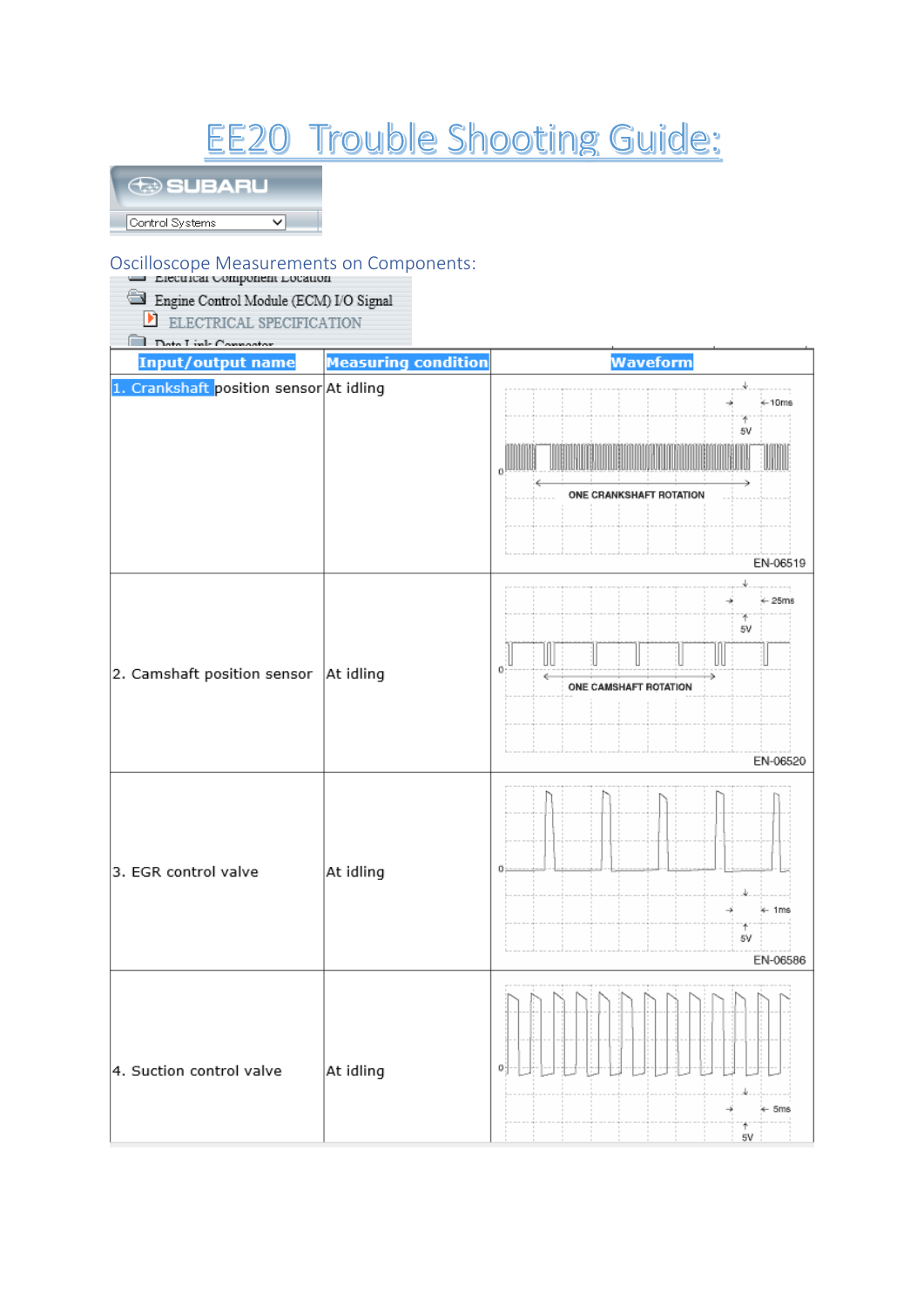| 5. Fuel injector | At idling | ----------------<br>------- |
|------------------|-----------|-----------------------------|
|                  |           | $-4$                        |
|                  |           | --                          |
|                  |           | Ime                         |
|                  |           | 10)                         |
|                  |           | be an age of<br>EN-06588    |

Engine Parameters at Idle:

| $\Box$ VILIVATIVIT    |  |
|-----------------------|--|
| Subaru Select Monitor |  |
| <b>DERATION</b>       |  |
|                       |  |

| <b>Contents</b>                                 | Display                               | Unit of measure         | Note (at idling)       |
|-------------------------------------------------|---------------------------------------|-------------------------|------------------------|
| Engine coolant temperature signal               | Coolant Temp.                         | °C or °F                | $80 - 100^{\circ}$ C   |
| Intake manifold absolute pressure               | Mani. Absolute Pressure               | kPa, mmHg, inHg or psig | $70 - 110$ kPa         |
| Engine speed signal                             | <b>Engine Speed</b>                   | rpm                     | 800 rpm                |
| Meter vehicle speed signal                      | Vehicle Speed                         | km/h or MPH             | $0$ km/h               |
| Intake air temperature signal (intake manifold) | Intake Air Temp.                      | °C or °F                | $20 - 80^{\circ}$ C    |
| Intake air amount                               | Mass Air Flow                         | g/s or lb/m             | $5 - 12$ g/s           |
| Throttle opening angle signal                   | Throttle Opening Angle                | $\frac{9}{6}$           | $70 - 80 %$            |
| Battery voltage                                 | Battery Voltage                       | $\vee$                  | $12 - 15V$             |
| Mass air flow voltage                           | Air Flow Sensor Voltage               | $\vee$                  | $1 - 2V$               |
| Atmospheric pressure                            | Atmosphere Pressure                   | kPa, mmHq, inHq or psiq | (Atmospheric pressure) |
| Acceleration opening angle signal               | Accel. Opening Angle                  | $\frac{0}{\alpha}$      | 0%                     |
| Fuel temperature signal                         | Fuel Temp.                            | °C or °F                | $20 - 80^{\circ}$ C    |
| Primary supercharged pressure control signal    | Primary Control                       | $\frac{0}{0}$           | $30 - 60%$             |
| Generator duty ratio                            | <b>ALT Duty</b>                       | $\%$                    | $0 - 100\%$            |
| Throttle motor duty ratio                       | Throttle Motor Duty                   | $\frac{9}{6}$           | $5 - 25%$              |
| Main throttle sensor voltage                    | Main-Throttle Sensor                  | V                       | $3 - 4.6 V$            |
| Sub accelerator sensor voltage                  | Sub-Accelerator Sensor                | $\vee$                  | $0.57 - 0.79 V$        |
| Main acceleration sensor voltage                | Main-Accelerator Sensor               | $\vee$                  | $0.57 - 0.77 V$        |
| Memory vehicle speed                            | Memorized Cruise Speed                | km/h or MPH             |                        |
| Main Injection Period                           | Main Injection Period                 | $^{\circ}$ CA           | $-7 - 3$ °CA           |
| Final Injection Amount                          | Final Injection Amount                | mm3/st                  | $3 - 10$ mm3/st        |
| Number of Times Injected                        | Number of Times Injected              | $\equiv$                | $2 - 3$                |
| Target intake manifold pressure                 | Target Intake Manifold Pressure       | kPa                     | $70 - 110$ kPa         |
| Target intake air amount                        | Target Intake Air Amount              | mg/cyl                  | $300 - 400$ mg/cyl     |
| Intake air amount                               | Mass Air Flow                         | mg/cyl                  | $300 - 400$ mg/cyl     |
| Target EGR Valve Opening Angle                  | Target EGR Valve Opening Angle        | deq                     | $20 - 40$ deg          |
| EGR Valve Opening Angle                         | EGR Valve Opening Angle               | deg                     | $20 - 40$ deg          |
| EGR duty ratio                                  | EGR Duty                              | $\%$                    | $0 - 30%$              |
| Target Common Rail Pressure                     | Target Common Rail Pressure           | MPa                     | $20 - 30$ MPa          |
| Common rail pressure                            | Common rail pressure                  | MPa                     | $20 - 30$ MPa          |
| Intake air temperature signal (air flow sensor) | Intake Air Temperature                | °C or °F                | $20 - 60^{\circ}$ C    |
| Target engine speed                             | Target engine speed                   | rpm                     | 800 rpm                |
| Boost Pressure Feedback                         | Boost Pressure Feedback               | $\frac{9}{6}$           | 0%                     |
| Electric power steering current value           | Electric Power Steering Current Value | А                       | 0A                     |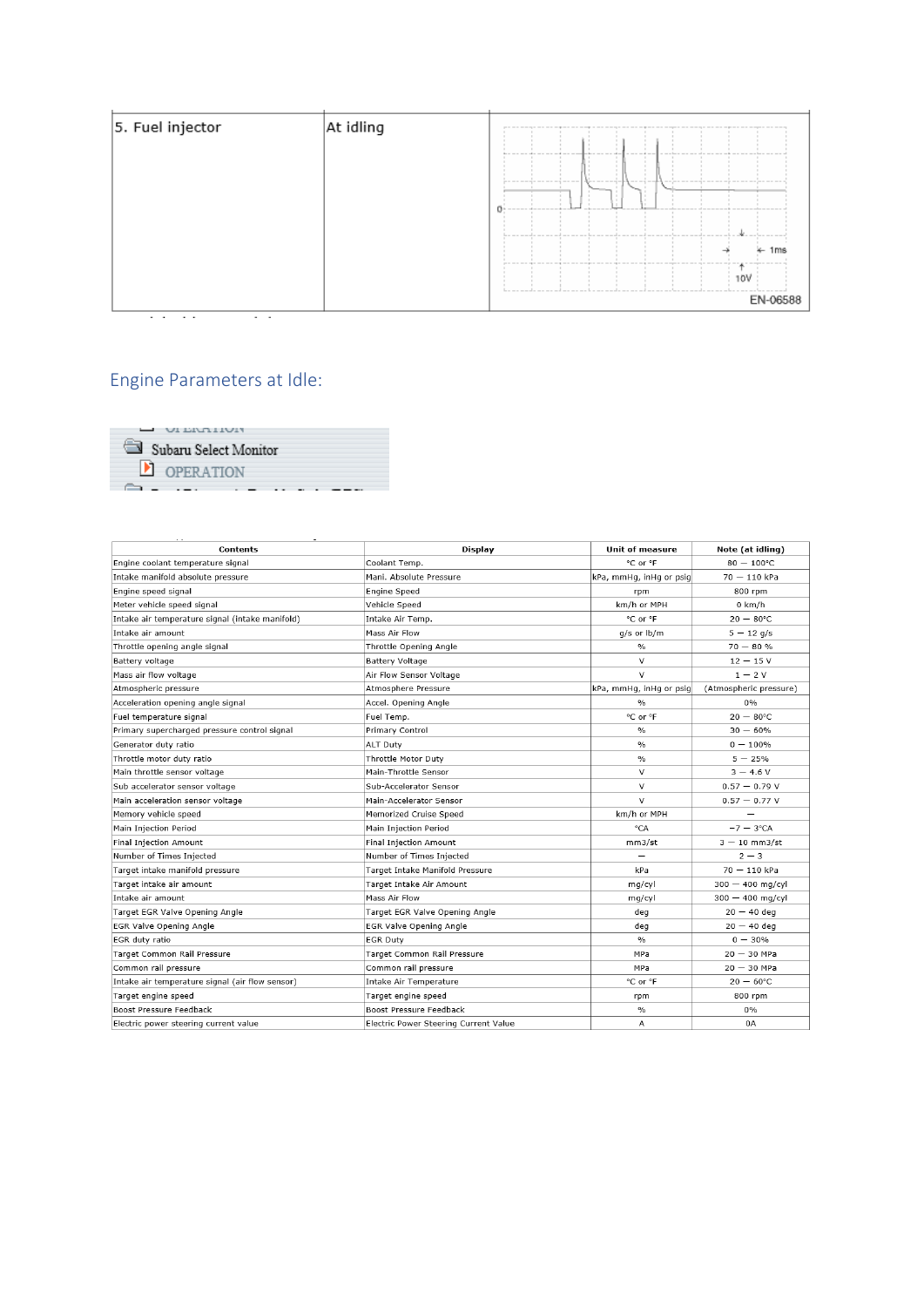| Target Fuel Pump Current                                                         | Target Fuel Pump Current                               | mA                       | $1500 - 2000$ mA             |
|----------------------------------------------------------------------------------|--------------------------------------------------------|--------------------------|------------------------------|
| Actual Fuel Pump Current                                                         | Actual Fuel Pump Current                               | mA                       | $1500 - 2000$ mA             |
| Mileage after Injector Learning                                                  | Mileage after Injector Learning                        | km or mile               |                              |
|                                                                                  |                                                        | km or mile               | $\overline{\phantom{0}}$     |
| Mileage after Injector Replacement                                               | Mileage after Injector Replacement                     |                          |                              |
| Interior heater                                                                  | Interior heater                                        | Steps                    | $\overline{\phantom{0}}$     |
| Cylinder #1 quantity correction value                                            | Cylinder #1 quantity correction value                  | ms                       | $-0.4 - 0.4$ ms              |
| Cylinder #2 quantity correction value                                            | Cylinder #2 quantity correction value                  | ms                       | $-0.4 - 0.4$ ms              |
| Cylinder #3 quantity correction value                                            | Cylinder #3 quantity correction value                  | ms                       | $-0.4 - 0.4$ ms              |
| Cylinder #4 quantity correction value                                            | Cylinder #4 quantity correction value                  | ms                       | $-0.4 - 0.4$ ms              |
| Delivery (test) mode terminal                                                    | Test Mode Signal                                       | $\overline{\phantom{0}}$ | OFF                          |
| D-check Require Flag                                                             | D-check Require Flag                                   | $\overline{\phantom{a}}$ | OFF                          |
| Delivery (test) mode terminal                                                    | Delivery Mode Connector (Test Mode Connector)          | $\overline{\phantom{0}}$ | OFF                          |
| Neutral position switch signal                                                   | <b>Neutral Position Switch</b>                         | $\overline{\phantom{0}}$ | ON                           |
| Soft idle switch signal                                                          | Idle Switch Signal                                     | $\overline{\phantom{0}}$ | ON                           |
|                                                                                  |                                                        | $\overline{\phantom{a}}$ |                              |
| Ignition switch signal                                                           | <b>Ignition Switch</b>                                 |                          | ON                           |
| Air conditioning switch signal                                                   | A/C Switch                                             | $\equiv$                 | OFF (when OFF)               |
| Starter switch signal                                                            | Starter Switch                                         |                          | OFF                          |
| Crankshaft position sensor signal                                                | Crankshaft Position Sig.                               |                          | ON                           |
| Camshaft position sensor signal                                                  | Camshaft Position Sig.                                 |                          | ON                           |
| Rear defogger switch signal                                                      | Rear Defogger SW                                       | $\overline{\phantom{0}}$ | OFF (when OFF)               |
| Blower fan switch signal                                                         | Blower Fan SW                                          |                          | OFF (when OFF)               |
| Light switch signal                                                              | Light Switch                                           |                          | OFF (when OFF)               |
| Wiper switch signal                                                              | Wiper Switch                                           |                          | OFF (when OFF)               |
|                                                                                  |                                                        |                          |                              |
| Air conditioner compressor relay output signal                                   | A/C Compressor Signal                                  |                          | OFF (when OFF)               |
| Radiator fan relay 1 signal                                                      | Radiator Fan Relay #1                                  |                          | OFF (when OFF)               |
| Radiator fan relay 2 signal                                                      | Radiator Fan Relay #2                                  | -                        | OFF (when OFF)               |
| Vehicle dynamics control (VDC) torque down prohibition output Ban of Torque Down |                                                        |                          | ON                           |
| Vehicle dynamics control (VDC) torque down demand                                | Request Torque Down VDC                                |                          | OFF                          |
| Clutch switch signal                                                             | Clutch Switch                                          | $\overline{\phantom{a}}$ | OFF (when OFF)               |
| Stop light switch signal                                                         | Stop lamp SW                                           |                          | OFF (when OFF)               |
| SET/COAST switch signal                                                          | SET/COAST Switch                                       |                          | OFF (when OFF)               |
| RESUME/ACCEL switch signal                                                       | RESUME/ACCEL Switch                                    |                          | OFF (when OFF)               |
|                                                                                  |                                                        | $\overline{\phantom{0}}$ |                              |
| Brake switch signal                                                              | <b>Brake Switch</b>                                    |                          | OFF (when OFF)               |
| Cruise control main switch signal                                                | Main Switch                                            |                          | OFF (when OFF)               |
|                                                                                  |                                                        |                          |                              |
| Body integrated unit data reception                                              | Body Int. Unit Data                                    |                          | ON                           |
| Body integrated unit counter update                                              | Body Int. Unit Count                                   |                          | ON                           |
| Cruise control cancel switch signal                                              | CC Cancel SW                                           |                          | OFF (when OFF)               |
| Malfunction indicator light signal                                               | MIL On Flag                                            | $\overline{\phantom{0}}$ | Light OFF                    |
| Boost Pressure Control Mode                                                      | Boost Pressure Control Mode                            | $\overline{\phantom{0}}$ | Open                         |
| <b>EGR Control Mode</b>                                                          | <b>EGR Control Mode</b>                                | -                        | Feedback                     |
| Glow relay signal                                                                | Glow Relay                                             |                          | OFF                          |
|                                                                                  |                                                        |                          |                              |
| Sub fuel pump relay signal                                                       | Sub Fuel Pump Relay                                    |                          | ON                           |
| Fuel Pump Learning                                                               | Fuel Pump Learning                                     |                          | Completed                    |
| Injector learning                                                                | Injector Learning                                      | $\overline{\phantom{0}}$ | Completed                    |
| <b>EGR Learning</b>                                                              | <b>EGR Learning</b>                                    |                          | Completed                    |
| Fuel Cut Request                                                                 | Fuel Cut Request                                       |                          | Without Request              |
| Fuel Pump Mode                                                                   | Fuel Pump Mode                                         |                          | Feedback                     |
| Clutch Switch for Smart                                                          | Clutch Switch for Smart                                |                          | OFF                          |
| DPF Regeneration                                                                 | <b>DPF Regeneration</b>                                |                          | Regeneration not in progress |
| Cumulative ash ratio                                                             | Cumulative ash ratio                                   | $\%$                     | $0 - 100\%$                  |
| Deviation between DPF inlet and outlet pressure                                  | Deviation between DPF inlet and outlet pressure        | kPa                      | $0 - 3$ kPa                  |
|                                                                                  |                                                        |                          |                              |
| Exhaust Gas Temperature at Catalyst Inlet                                        | Exhaust Gas Temperature at Catalyst Inlet              | °C                       | $100 - 300^{\circ}$ C        |
| Exhaust Gas Temperature at DPF Inlet                                             | Exhaust Gas Temperature at DPF Inlet                   | °C                       | $100 - 300^{\circ}$ C        |
| Estimated Catalyst Temperature                                                   | Estimated Catalyst Temperature                         | °C                       | $100 - 300^{\circ}$ C        |
| Estimated DPF Temperature                                                        | Estimated DPF Temperature                              | °C                       | $100 - 300^{\circ}C$         |
| Soot Accumulation Ratio                                                          | Soot Accumulation Ratio                                | $\%$                     | $0 - 100\%$                  |
| Oil Dilution Ratio                                                               | Oil Dilution Ratio                                     | $\%$                     | $0 - 15%$                    |
| Accumulated over-rev count (5,900 rpm or more)                                   | Accumulated count of over-rev instance (very high RPM) | time                     | 0                            |
| Accumulated over-rev count (5,500 rpm or more)                                   | Accumulated count of over-rev instance (high RPM)      | time                     | $\mathsf{o}\,$               |
| Actual Common Rail Pressure (Time Synchronized)                                  | Actual Common Rail Pressure (Time Synchronized)        | MPa                      | $20 - 30$ MPa                |
| Estimated distance to oil change                                                 | Estimated distance to oil change                       | km                       |                              |
|                                                                                  |                                                        |                          |                              |
| Running distance after last regeneration                                         | Running distance after last regeneration               | km                       | $\overline{\phantom{0}}$     |
| DPF regeneration count                                                           | DPF regeneration count                                 | time                     | $\equiv$                     |
| Marginal quantity final learning value 1 _ 1                                     | Marginal Q (quantity) Final learning Value 1_1         | ms                       | $-0.3 - 0.3$ ms              |
| Marginal quantity final learning value 1_2                                       | Marginal Q (quantity) Final learning Value 1_2         | ms                       | $-0.3 - 0.3$ ms              |
| Marginal quantity final learning value 1_3                                       | Marginal Q (quantity) Final learning Value 1_3         | ms                       | $-0.3 - 0.3$ ms              |
| Marginal quantity final learning value 1_4                                       | Marginal Q (quantity) Final learning Value 1_4         | ms                       | $-0.3 - 0.3$ ms              |
| Marginal quantity final learning value 2_1                                       | Marginal Q (quantity) Final learning Value 2_1         | ms                       | $-0.3 - 0.3$ ms              |
| Marginal quantity final learning value 2_2                                       | Marginal Q (quantity) Final learning Value 2_2         | ms                       | $-0.3 - 0.3$ ms              |
|                                                                                  |                                                        |                          |                              |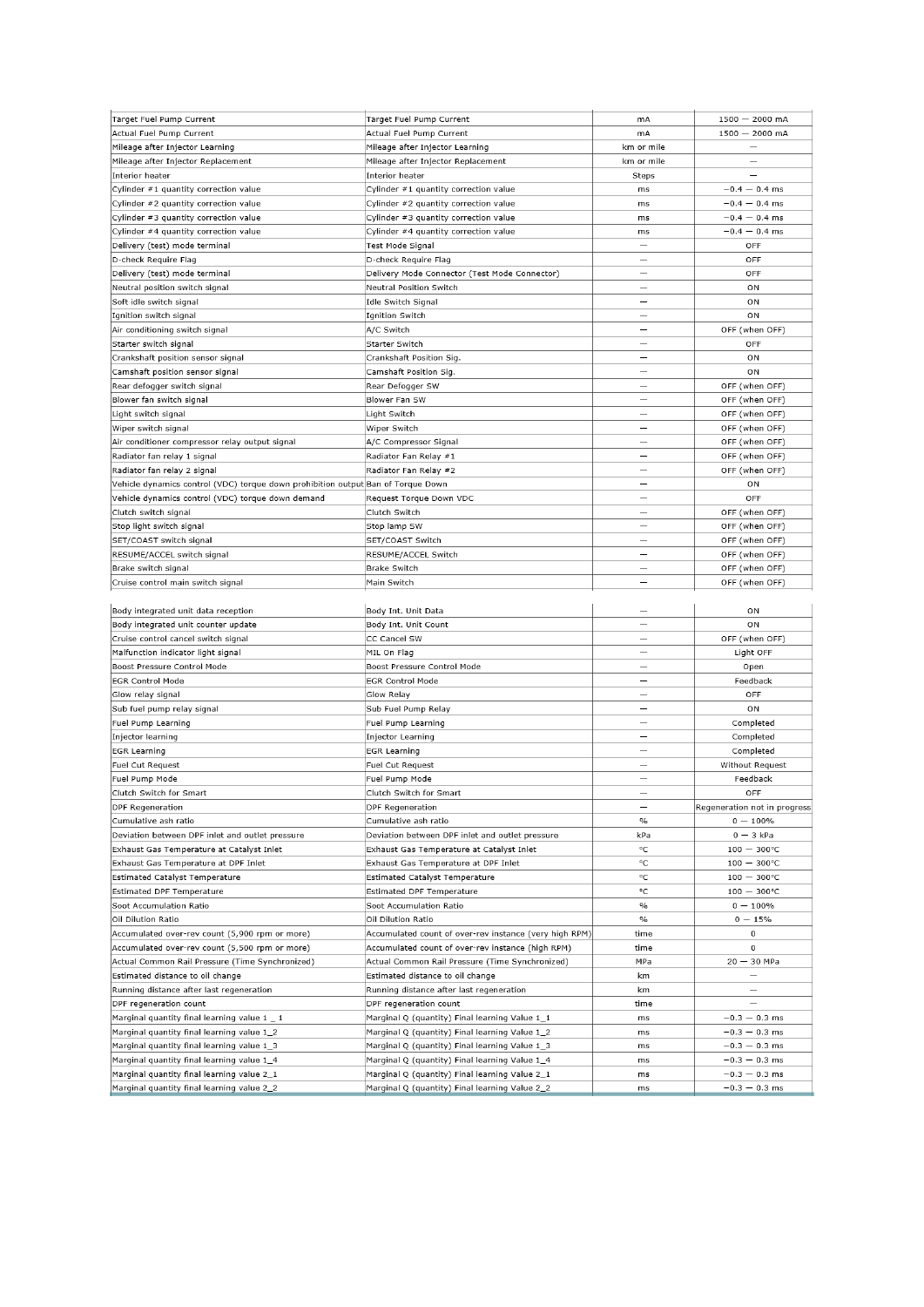| Marginal quantity final learning value 2_2       | Marginal Q (quantity) Final learning Value 2_2   | ms | $-0.3 - 0.3$ ms |
|--------------------------------------------------|--------------------------------------------------|----|-----------------|
| Marginal quantity final learning value 2_3       | Marginal Q (quantity) Final learning Value 2_3   | ms | $-0.3 - 0.3$ ms |
| Marginal quantity final learning value 2 4       | Marginal Q (quantity) Final learning Value 2_4   | ms | $-0.3 - 0.3$ ms |
| Marginal quantity final learning value 3_1       | Marginal Q (quantity) Final learning Value 3_1   | ms | $-0.3 - 0.3$ ms |
| Marginal quantity final learning value 3_2       | Marginal Q (quantity) Final learning Value 3_2   | ms | $-0.3 - 0.3$ ms |
| Marginal quantity final learning value 3_3       | Marginal Q (quantity) Final learning Value 3_3   | ms | $-0.3 - 0.3$ ms |
| Marginal quantity final learning value 3_4       | Marginal Q (quantity) Final learning Value 3_4   | ms | $-0.3 - 0.3$ ms |
| Marginal quantity final learning value 4_1       | Marginal Q (quantity) Final learning Value 4_1   | ms | $-0.3 - 0.3$ ms |
| Marginal quantity final learning value 4 2       | Marginal Q (quantity) Final learning Value 4_2   | ms | $-0.3 - 0.3$ ms |
| Marginal quantity final learning value 4_3       | Marginal Q (quantity) Final learning Value 4_3   | ms | $-0.3 - 0.3$ ms |
| Marginal quantity final learning value 4_4       | Marginal Q (quantity) Final learning Value 4_4   | ms | $-0.3 - 0.3$ ms |
| Marginal quantity final learning value 5_1       | Marginal Q (quantity) Final learning Value 5_1   | ms | $-0.3 - 0.3$ ms |
| Marginal quantity final learning value 5_2       | Marginal Q (quantity) Final learning Value 5_2   | ms | $-0.3 - 0.3$ ms |
| Marginal quantity final learning value 5_3       | Marginal Q (quantity) Final learning Value 5_3   | ms | $-0.3 - 0.3$ ms |
| Marginal quantity final learning value 5_4       | Marginal Q (quantity) Final learning Value 5_4   | ms | $-0.3 - 0.3$ ms |
| Individual pump difference learning memory value | Individual Pump Difference Learning Memory Value | mA | $-100 - 100$ mA |
| Final main injection period                      | Final Main Injection period                      | ms | $0.3 - 0.8$ ms  |
|                                                  |                                                  |    |                 |



## **1. COMMON RAIL PRESSURE INSPECTION PROCEDURE WHEN ENGINE IS COLD CAUTION:**

**This inspection must be completed quickly before the engine coolant temperature reaches 60C (140F).**

*1.* Turn off all the electric load.

2. In "Current Data Display & Save" on the Subaru Select Monitor, display the following items using the "data select display".

| Item                 | Unit                     |
|----------------------|--------------------------|
| Coolant Temp.        | °C or °F                 |
| Engine Speed         | rpm                      |
| Common rail pressure | kPa, mmHg, inHg, or psig |

Target Common Rail Pressure kPa, mmHg, inHg, or psig

#### **NOTE:**

**• If the "data select display" is not used, the measurement accuracy is degraded and correct measurement results cannot be obtained.**

**• Perform the measurement on the "digital data screen".**

**• For detailed operation procedures, refer to "PC application help for Subaru Select Monitor".**

**3.** Start the engine when "Coolant Temp." is less than 60°C (140°F), and measure each engine speed in **Table 1** for approximately 10 seconds and save the measurement data. If the "Common rail pressure" data at each engine speed is within the range shown in **Table 1**, it is normal.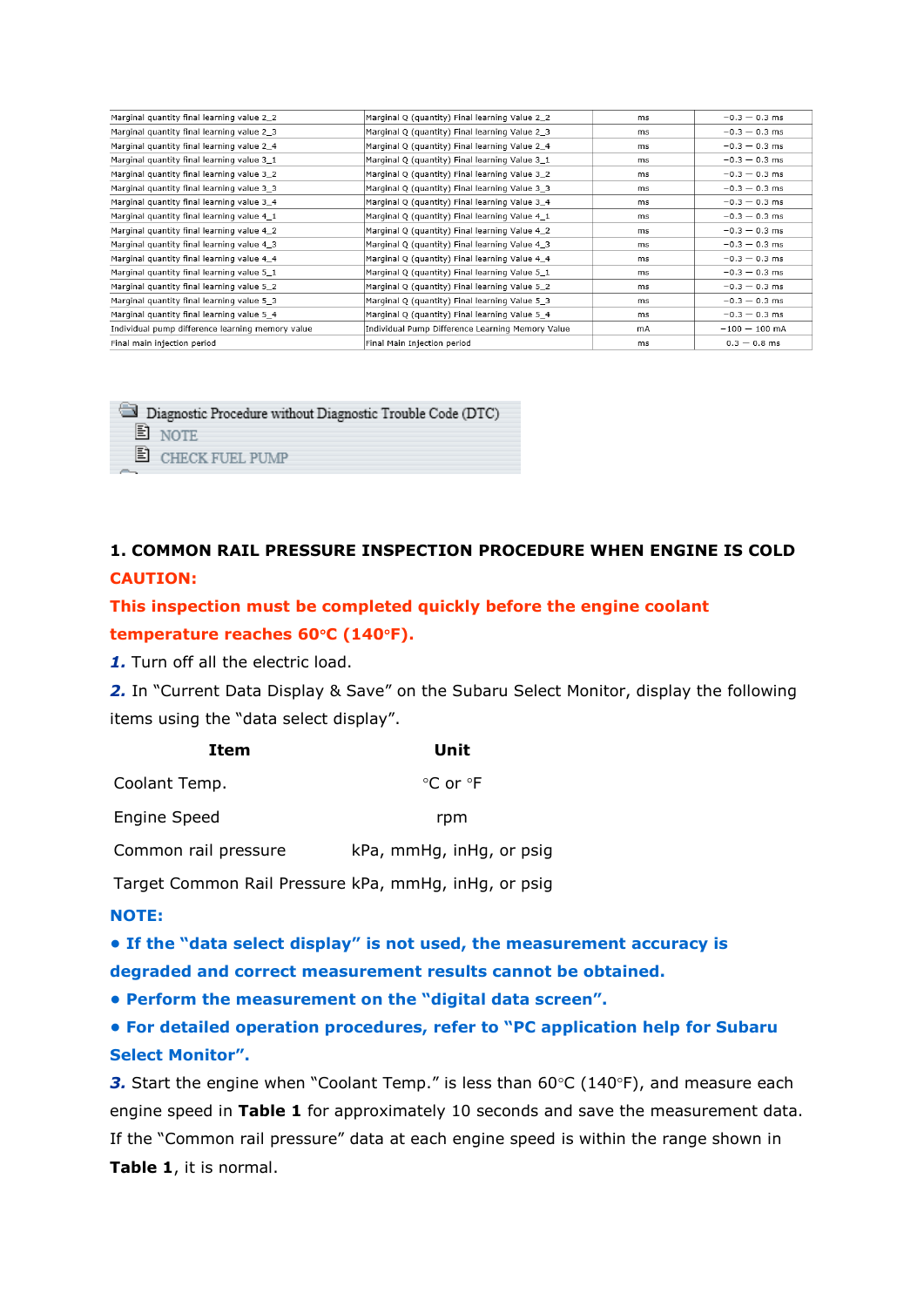**NOTE:**

**• Perform the measurement quickly so that the "Coolant Temp." does not become high.**

**• Examine the measurement data on the "Graph2 screen". When doing so, change the range as necessary in order to examine the data in more detail. • In Table 1, the actual "Target Common Rail Pressure" measurement value at each engine speed is shown as A, B, or C respectively.**

#### **Table 1 Common rail pressure change**

|                                                | <b>Engine speed</b>                           |                                                 |                                                 |  |
|------------------------------------------------|-----------------------------------------------|-------------------------------------------------|-------------------------------------------------|--|
| Item                                           | <b>Idling</b><br>(Accelerator<br>opening: 0%) | 2,000 rpm<br>(Accelerator<br>opening: Constant) | 4,000 rpm<br>(Accelerator<br>opening: Constant) |  |
| Common rail<br>pressure<br>(kPa)               | $A \pm 3,000$                                 | $B = 3,000$                                     | $C_{\pm}3,000$                                  |  |
| <b>Target Common</b><br>Rail Pressure<br>(kPa) | A                                             | Β                                               | C                                               |  |

4. Start the engine when "Coolant Temp." is less than 60°C (140°F), and measure each engine speed range in **Table 2** three times consecutively and save the measurement data.

When the measurement is finished for all the engine speed ranges, repeat the measurement again and save the measurement data.

If the "Common rail pressure" data in each engine speed range is within the range shown in **Table 2**, it is normal.

**NOTE:**

**• Perform the measurement quickly so that the "Coolant Temp." does not become high.**

**• After keeping the accelerator pedal in the released state, bring the engine speed to the target speed with the accelerator opened to 100%. When the target speed is reached, release the accelerator pedal.**

**• Except when keeping the 2,000 rpm state, operate the accelerator pedal rapidly.**

**• Examine the measurement data on the "Graph2 screen". When doing so, change the range as necessary in order to examine the data in more detail.**

**• In Table 2, the actual "Target Common Rail Pressure" measurement value in each engine speed range is shown as A, B, or C respectively.**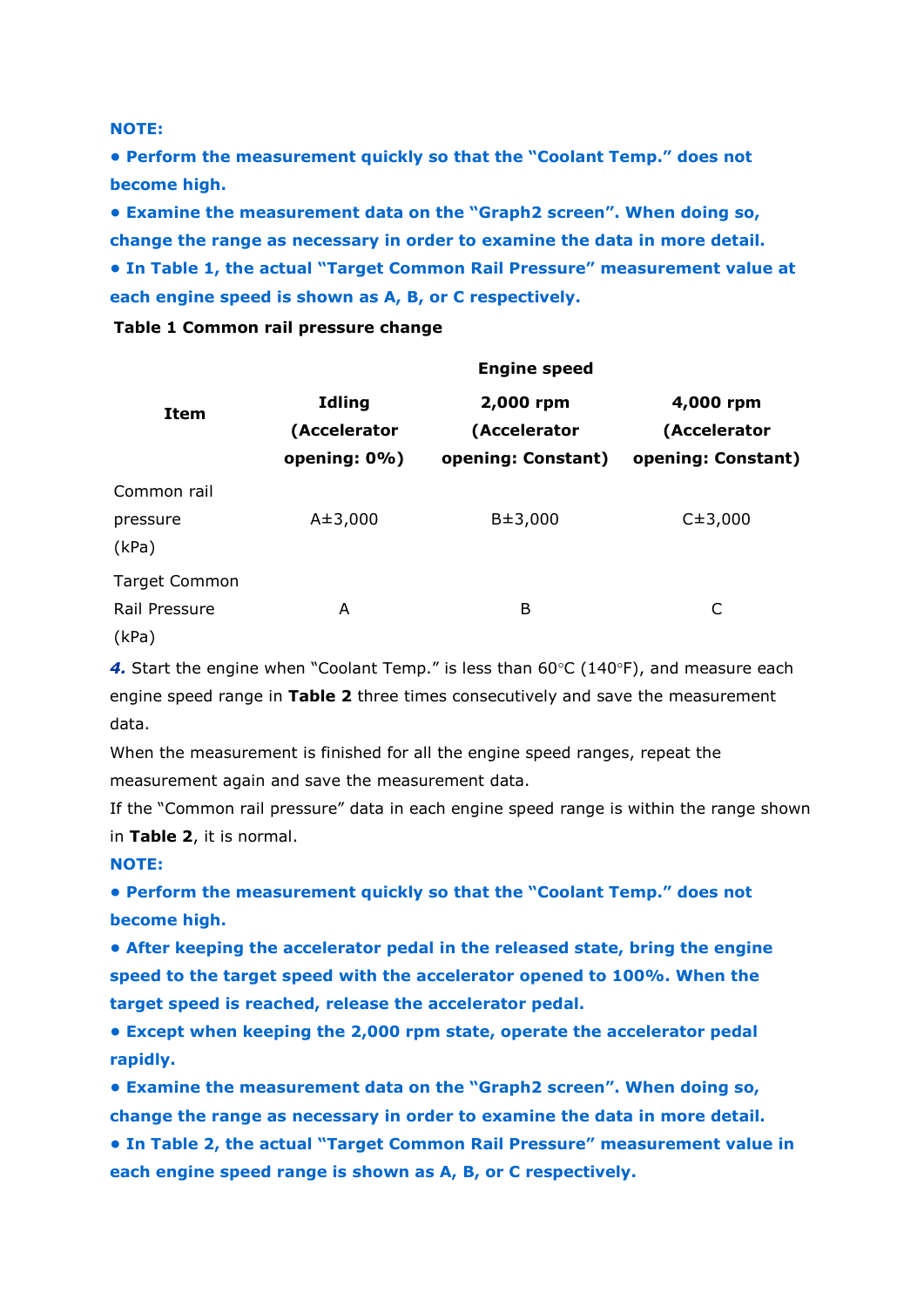#### **Measurement image**



#### **Table 2 Common rail pressure following capacity**

#### **Engine speed range**

| Item                                           | Idling $\rightarrow$ 2,000 rpm Idling $\rightarrow$ 4,000 rpm<br>(Accelerator<br>opening: $0 \rightarrow$<br>100%) | (Accelerator<br>opening: $0 \rightarrow$<br>100%)                                                                              | $2,000 \to 4,000$ rpm<br>(Accelerator opening:<br>Constant $\rightarrow$ 100%) |
|------------------------------------------------|--------------------------------------------------------------------------------------------------------------------|--------------------------------------------------------------------------------------------------------------------------------|--------------------------------------------------------------------------------|
| Common rail<br>pressure<br>(kPa)               | $\geq 20,000$<br>and                                                                                               | $\geq 20,000$<br>and<br>$\le$ max. of A + 20,000 $\le$ max. of B + 20,000<br>$\ge$ min. of A – 15,000 $\ge$ min. of B – 15,000 | $\geq 20,000$<br>and<br>$\leq$ max. of C + 20,000<br>≥ min. of C – 15,000      |
| <b>Target Common</b><br>Rail Pressure<br>(kPa) | A                                                                                                                  | B                                                                                                                              | C                                                                              |

#### **2. COMMON RAIL PRESSURE INSPECTION PROCEDURE WHEN ENGINE IS WARM**

1. Turn off all the electric load.

2. Perform the fuel pump compulsory learning mode.

3. In "Current Data Display & Save" on the Subaru Select Monitor, display the following items using the "data select display".

| Item          | Unit     |
|---------------|----------|
| Coolant Temp. | °C or °F |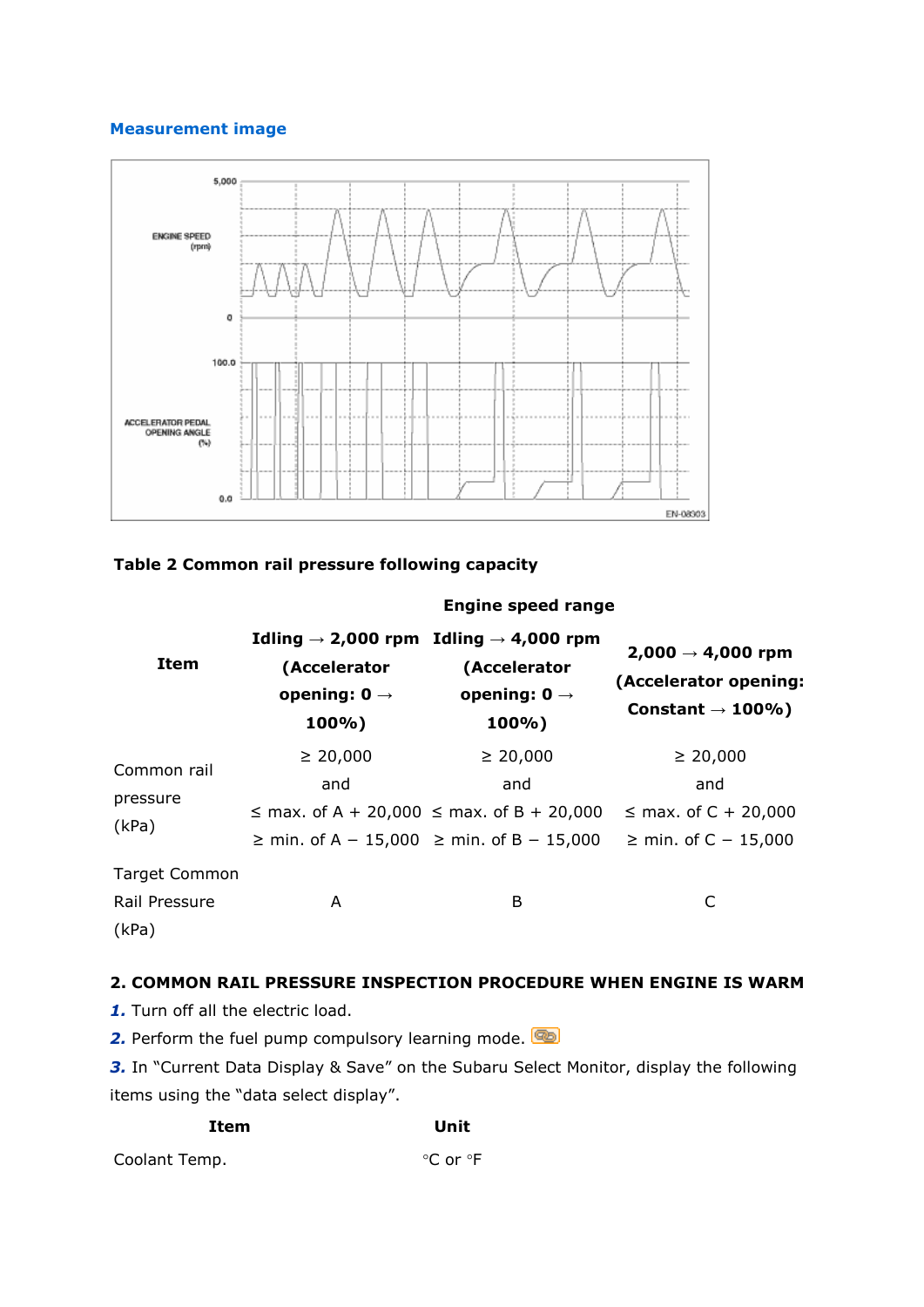#### **Item Unit**

Engine Speed rpm

Common rail pressure kPa, mmHg, inHg, or psig

Target Common Rail Pressure kPa, mmHg, inHg, or psig

#### **NOTE:**

**• If the "data select display" is not used, the measurement accuracy is degraded and correct measurement results cannot be obtained.**

**• Perform the measurement on the "digital data screen".**

**• For detailed operation procedures, refer to "PC application help for Subaru Select Monitor".**

*4.* Measure each engine speed in **Table 3** for approximately 10 seconds and save the measurement data.

If the "Common rail pressure" data at each engine speed is within the range shown in **Table 3**, it is normal.

**NOTE:**

**• Examine the measurement data on the "Graph2 screen". When doing so, change the range as necessary in order to examine the data in more detail.**

**• In Table 3, the actual "Target Common Rail Pressure" measurement value at each engine speed is shown as A, B, or C respectively.**

**Engine speed**

#### **Table 3 Common rail pressure change**

|                                                | <b>Eligilic Specu</b>                         |                                                 |                                                 |  |
|------------------------------------------------|-----------------------------------------------|-------------------------------------------------|-------------------------------------------------|--|
| <b>Item</b>                                    | <b>Idling</b><br>(Accelerator<br>opening: 0%) | 2,000 rpm<br>(Accelerator<br>opening: Constant) | 4,000 rpm<br>(Accelerator<br>opening: Constant) |  |
| Common rail<br>pressure<br>(kPa)               | $A \pm 3,000$                                 | $B = 3,000$                                     | $C_{\pm}3,000$                                  |  |
| <b>Target Common</b><br>Rail Pressure<br>(kPa) | A                                             | B                                               | C                                               |  |

#### **NOTE:**

**If the Common rail pressure is significantly below the lower limit of the Target Common Rail Pressure, with a waveform with cyclic down movements, the fuel pump needs to be replaced.**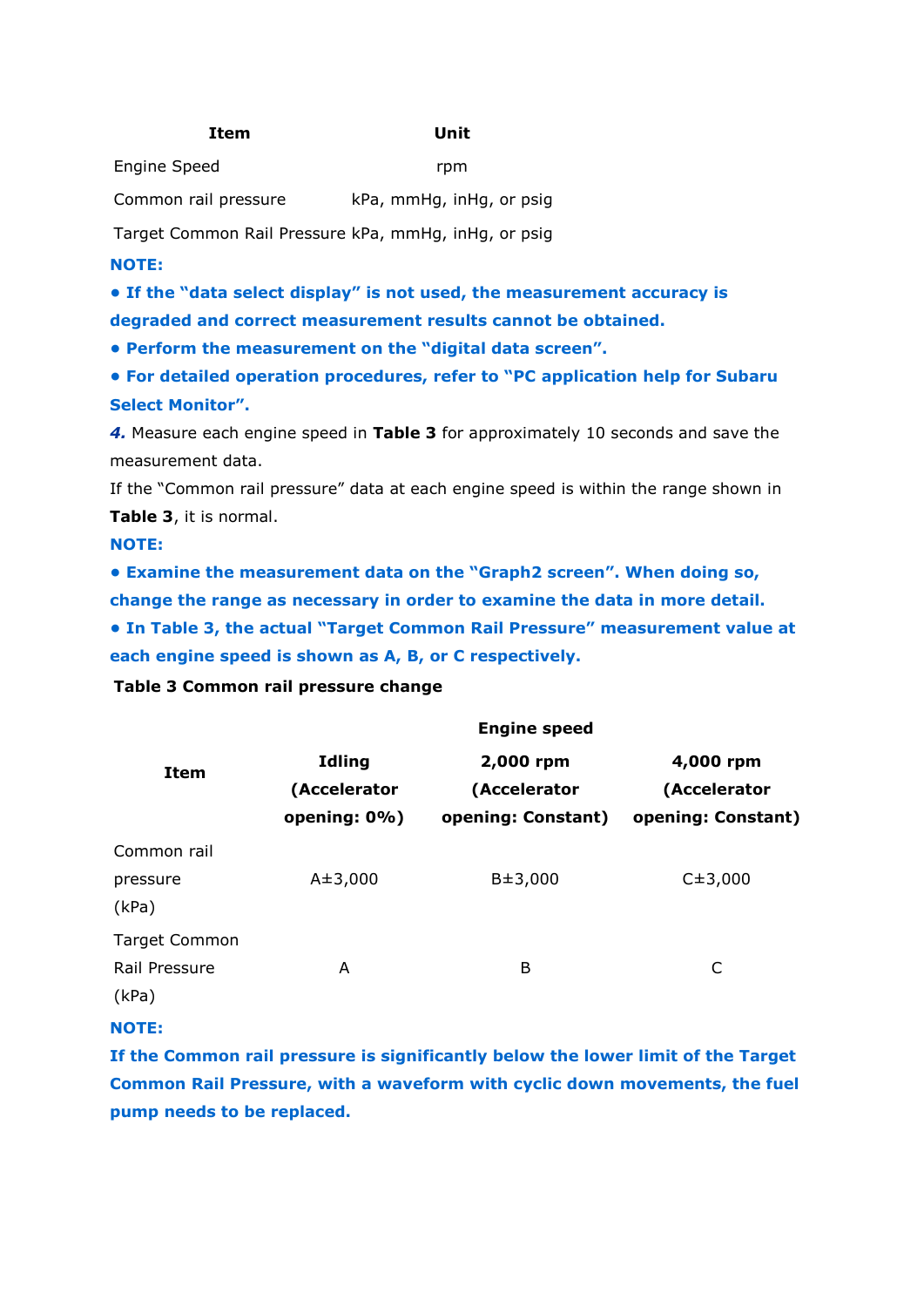

*5.* Measure each engine speed range in **Table 4** three times consecutively and save the measurement data.

When the measurement is finished for all the engine speed ranges, repeat the measurement again and save the measurement data.

If the "Common rail pressure" data in each engine speed range is within the range shown in **Table 4**, it is normal.

#### **NOTE:**

**• After keeping the accelerator pedal in the released state, bring the engine speed to the target speed with the accelerator opened to 100%. When the target speed is reached, release the accelerator pedal.**

**• Except when keeping the 2,000 rpm state, operate the accelerator pedal rapidly.**

**• Examine the measurement data on the "Graph2 screen". When doing so, change the range as necessary in order to examine the data in more detail. • In Table 4, the actual "Target Common Rail Pressure" measurement value in each engine speed range is shown as A, B, or C respectively. Measurement image**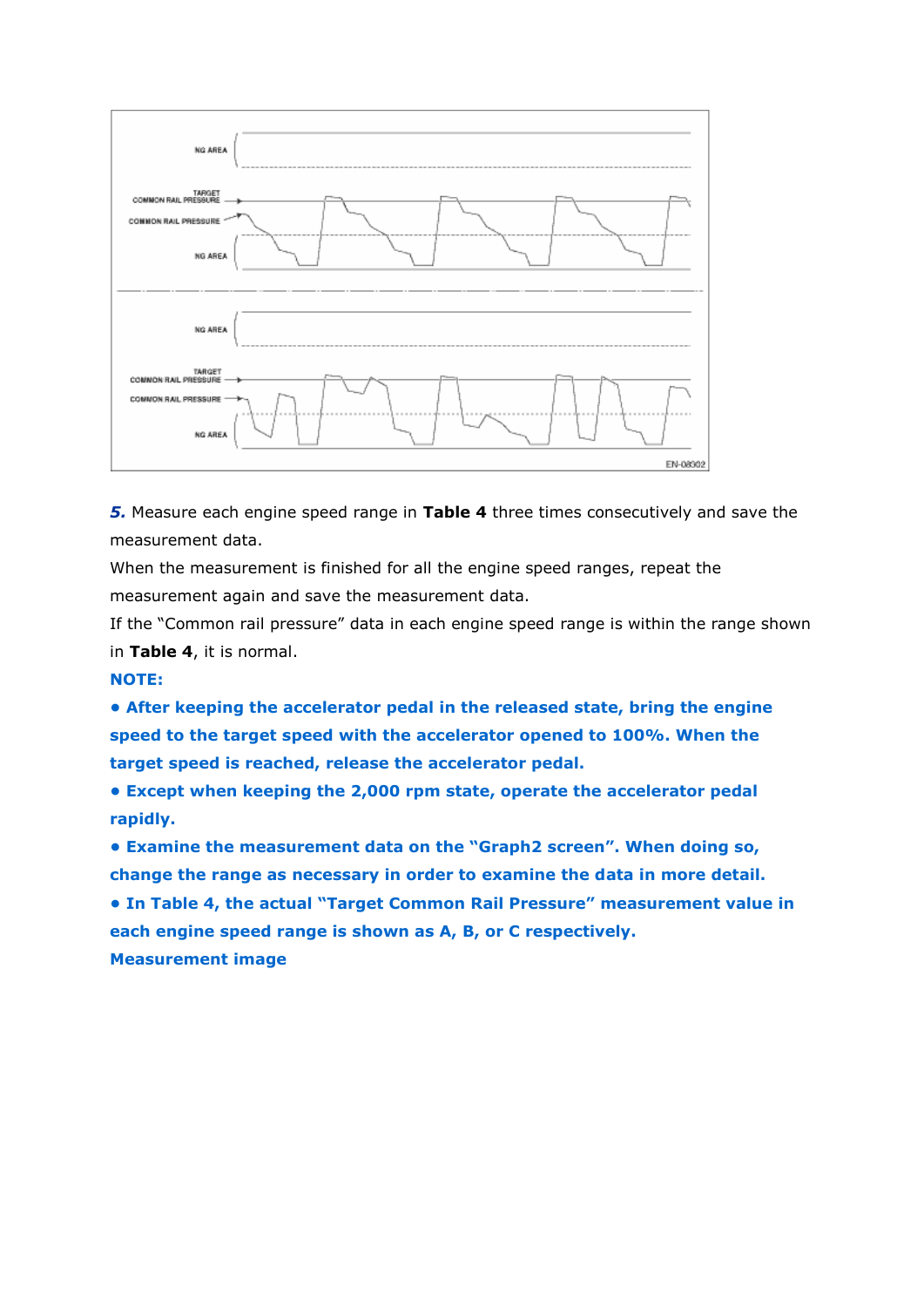



|                                                |                                                   | Engine speed range                                                                                                             |                                                                                |
|------------------------------------------------|---------------------------------------------------|--------------------------------------------------------------------------------------------------------------------------------|--------------------------------------------------------------------------------|
| Item                                           | (Accelerator<br>opening: $0 \rightarrow$<br>100%) | Idling $\rightarrow$ 2,000 rpm Idling $\rightarrow$ 4,000 rpm<br>(Accelerator<br>opening: $0 \rightarrow$<br>100%)             | $2,000 \to 4,000$ rpm<br>(Accelerator opening:<br>Constant $\rightarrow$ 100%) |
| Common rail<br>pressure<br>(kPa)               | $\geq 20,000$<br>and                              | $\geq 20,000$<br>and<br>$\le$ max. of A + 20,000 $\le$ max. of B + 20,000<br>$\ge$ min. of A - 15,000 $\ge$ min. of B - 15,000 | $\geq 20,000$<br>and<br>$\le$ max. of C + 20,000<br>≥ min. of C – 15,000       |
| <b>Target Common</b><br>Rail Pressure<br>(kPa) | A                                                 | B                                                                                                                              | C                                                                              |

### **Engine speed range**